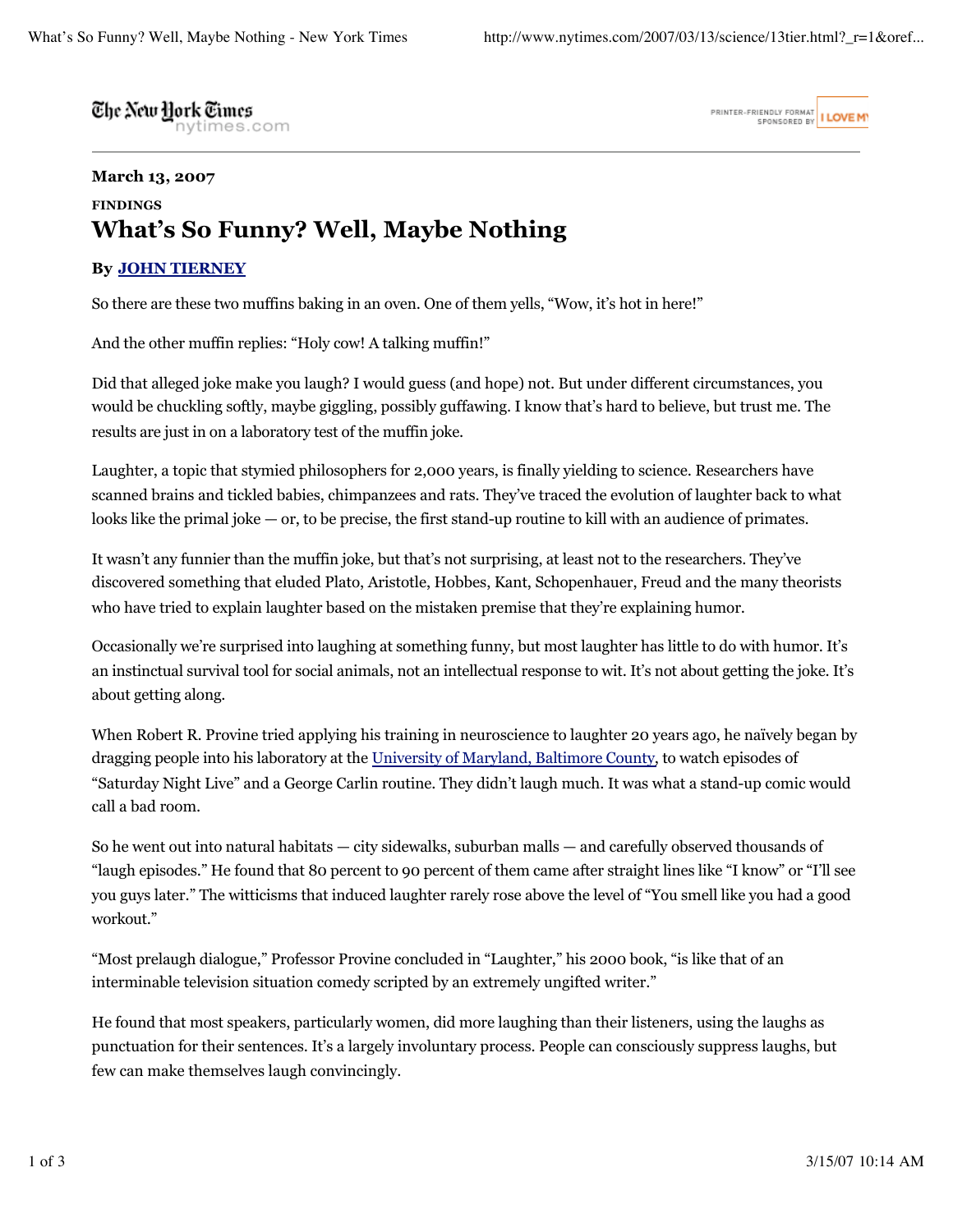"Laughter is an honest social signal because it's hard to fake," Professor Provine says. "We're dealing with something powerful, ancient and crude. It's a kind of behavioral fossil showing the roots that all human beings, maybe all mammals, have in common."

The human ha-ha evolved from the rhythmic sound — pant-pant — made by primates like chimpanzees when they tickle and chase one other while playing. Jaak Panksepp, a neuroscientist and psychologist at Washington State University, discovered that rats emit an ultrasonic chirp (inaudible to humans without special equipment) when they're tickled, and they like the sensation so much they keep coming back for more tickling.

He and Professor Provine figure that the first primate joke — that is, the first action to produce a laugh without physical contact — was the feigned tickle, the same kind of coo-chi-coo move parents make when they thrust their wiggling fingers at a baby. Professor Panksepp thinks the brain has ancient wiring to produce laughter so that young animals learn to play with one another. The laughter stimulates euphoria circuits in the brain and also reassures the other animals that they're playing, not fighting.

"Primal laughter evolved as a signaling device to highlight readiness for friendly interaction," Professor Panksepp says. "Sophisticated social animals such as mammals need an emotionally positive mechanism to help create social brains and to weave organisms effectively into the social fabric."

Humans are laughing by the age of four months and then progress from tickling to the Three Stooges to more sophisticated triggers for laughter (or, in some inexplicable cases, to Jim Carrey movies). Laughter can be used cruelly to reinforce a group's solidarity and pride by mocking deviants and insulting outsiders, but mainly it's a subtle social lubricant. It's a way to make friends and also make clear who belongs where in the status hierarchy.

Which brings us back to the muffin joke. It was inflicted by social psychologists at Florida State University on undergraduate women last year, during interviews for what was ostensibly a study of their spending habits. Some of the women were told the interviewer would be awarding a substantial cash prize to a few of the participants, like a boss deciding which underling deserved a bonus.

The women put in the underling position were a lot more likely to laugh at the muffin joke (and others almost as lame) than were women in the control group. But it wasn't just because these underlings were trying to manipulate the boss, as was demonstrated in a follow-up experiment.

This time each of the women watched the muffin joke being told on videotape by a person who was ostensibly going to be working with her on a task. There was supposed to be a cash reward afterward to be allocated by a designated boss. In some cases the woman watching was designated the boss; in other cases she was the underling or a co-worker of the person on the videotape.

When the woman watching was the boss, she didn't laugh much at the muffin joke. But when she was the underling or a co-worker, she laughed much more, even though the joke-teller wasn't in the room to see her. When you're low in the status hierarchy, you need all the allies you can find, so apparently you're primed to chuckle at anything even if it doesn't do you any immediate good.

"Laughter seems to be an automatic response to your situation rather than a conscious strategy," says Tyler F. Stillman, who did the experiments along with Roy Baumeister and Nathan DeWall. "When I tell the muffin joke